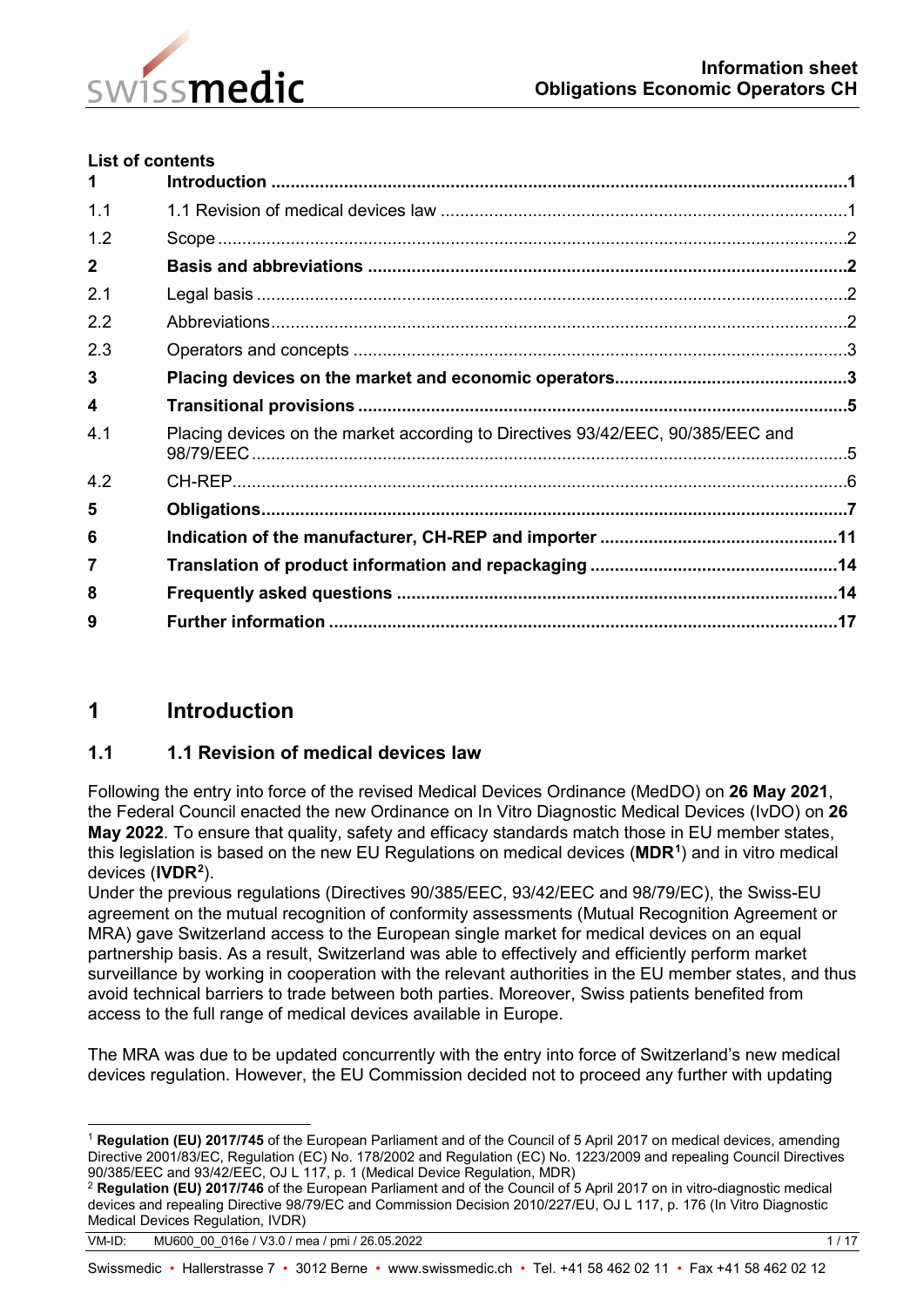

the agreement with effect from 26 May 2021 owing to the broader political context (discontinuation of the negotiations on the institutional framework agreement between Switzerland and the EU).

Since the MRA has not been updated, Switzerland has established measures designed to limit the negative consequences of this development, particularly the inability of the Swiss authorities to access the European database for medical devices (Eudamed 3) and the lack of cooperation in market monitoring. These include e.g. the staggered timelines for appointing an authorised representative ("CH-REP"), the need for economic operators to register with Swissmedic, the reporting of serious incidents to Swissmedic and the recognition of EU certificates of conformity in Switzerland.

### <span id="page-1-0"></span>**1.2 Scope**

The information below describes the obligations and transitional provisions applicable to **economic operators established in Switzerland** and to devices that are **made available on the market in Switzerland**.

It does not extend to devices manufactured and used in healthcare institutions according to Art. 9 IvDO.

# <span id="page-1-1"></span>**2 Basis and abbreviations**

### <span id="page-1-2"></span>**2.1 Legal basis**

| <b>TPA</b>  | Therapeutic Products Act; SR 812.21                                         |
|-------------|-----------------------------------------------------------------------------|
| MedDO       | Medical Devices Ordinance of 1 July 2020; SR 812.213                        |
| oMedDO      | Old (former) Medical Devices Ordinance of 17 October 2001 (version of 1     |
|             | <b>August 2020)</b>                                                         |
| <b>IvDO</b> | Ordinance of 4 May 2022 on In Vitro Diagnostic Medical Devices; SR 812.219  |
| <b>MDR</b>  | Regulation (EU) 2017/745 of the European Parliament and of the Council of 5 |
|             | April 2017 on medical devices                                               |
| <b>IVDR</b> | Regulation (EU) 2017/746 of the European Parliament and of the Council of 5 |
|             | April 2017 on in vitro diagnostic medical devices                           |

### <span id="page-1-3"></span>**2.2 Abbreviations**

| <b>SRN</b>         | EU Single Registration Number, assigned according to Art. 31 MDR/Art. 28<br><b>IVDR</b> |
|--------------------|-----------------------------------------------------------------------------------------|
| <b>CHRN</b>        | Swiss Single Registration Number assigned according to Art. 55 MedDO/Art. 48            |
|                    | IvDO.                                                                                   |
| <b>TD</b>          | Technical Documentation                                                                 |
| <b>UDI</b>         | Unique Device Identification                                                            |
| <b>CH</b>          | Switzerland                                                                             |
| <b>EO</b>          | Economic operators                                                                      |
| <b>EC-REP</b>      | Authorised representative in a Member State of the European Union, Iceland,             |
|                    | Liechtenstein and Norway.                                                               |
| MDD/AIMDD          | Device that has been CE-marked under the former Directive 93/42/EEC                     |
| device             | concerning medical devices or Directive 90/385/EEC on active implantable                |
|                    | medical devices. Often also referred to as "legacy devices".                            |
| <b>IVDD</b> device | Device that has been CE-marked in accordance with the previous Directive                |
|                    | 98/79/EC on in vitro diagnostic medical devices.                                        |
| <b>MDR</b> device  | Device that has been CE-marked according to MDR                                         |
| <b>IVDR</b> device | Device that has been CE-marked according to IVDR                                        |
|                    |                                                                                         |

VM-ID: MU600\_00\_016e / V3.0 / mea / pmi / 26.05.2022 2 / 17

Swissmedic • Hallerstrasse 7 • 3012 Berne • www.swissmedic.ch • Tel. +41 58 462 02 11 • Fax +41 58 462 02 12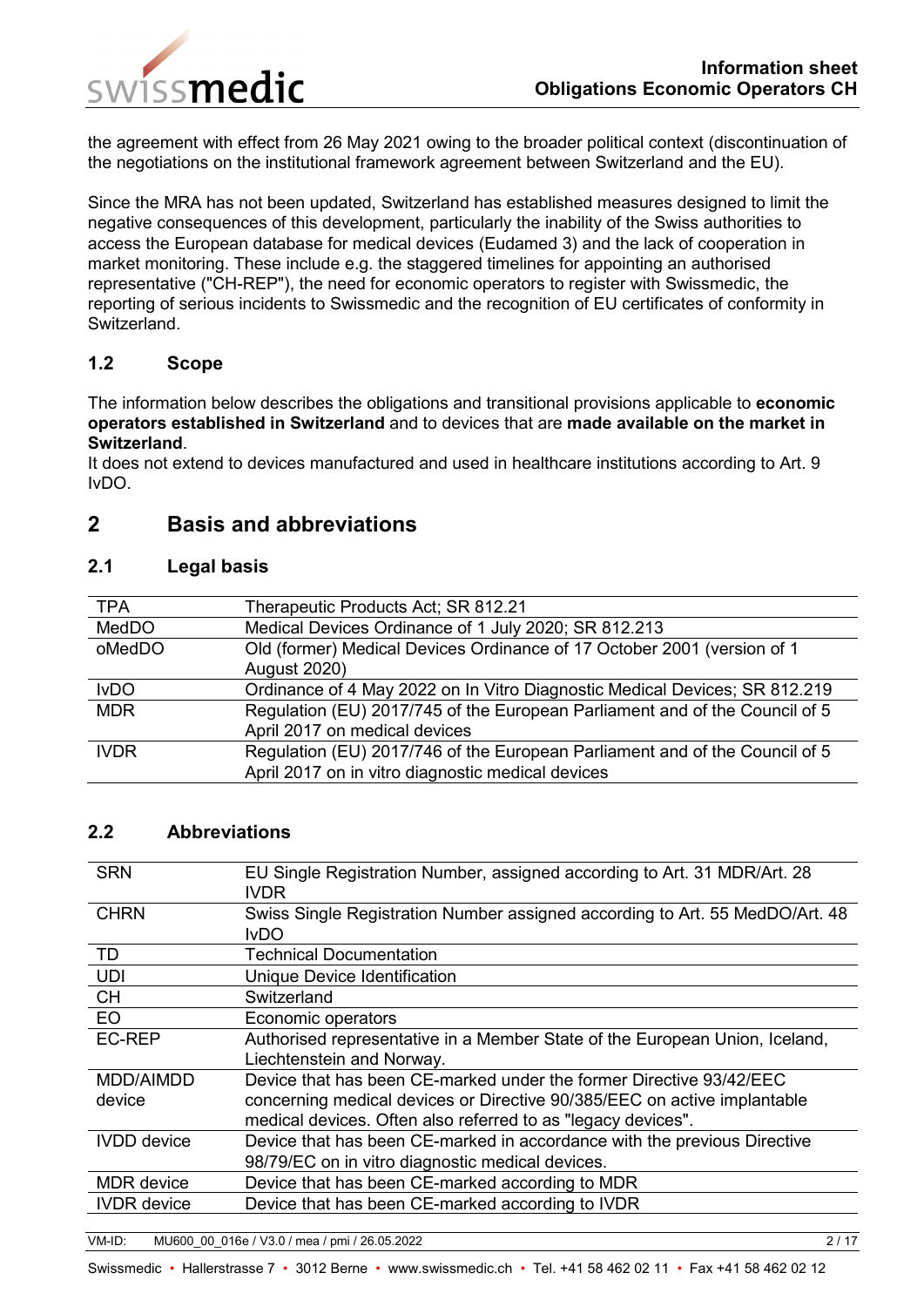

### <span id="page-2-0"></span>**2.3 Operators and concepts**

| Economic<br>operator<br>(EO) | Manufacturer, authorised representative, importer, distributor and the person<br>who assembles systems and procedure packs in accordance with Art. 22 para.<br>1 and 3 MDR (Art. 4 para. 1 let. j MedDO / Art. 4 para. 1 let. i IvDO).<br>See section 3 of this information sheet for more information on the individual<br>economic operators. |
|------------------------------|-------------------------------------------------------------------------------------------------------------------------------------------------------------------------------------------------------------------------------------------------------------------------------------------------------------------------------------------------|
| Contracting                  | States with which Switzerland has concluded an MRA (Art. 4 para. 1 let. m                                                                                                                                                                                                                                                                       |
| state                        | MedDO / Art. 4 para. 1 let. I IvDO).                                                                                                                                                                                                                                                                                                            |
| <b>EU/EEA</b> state          | Member states of the European Union; Iceland, Liechtenstein and Norway.                                                                                                                                                                                                                                                                         |
|                              | The United Kingdom and Turkey are not EU/EEA states.                                                                                                                                                                                                                                                                                            |
| CH-EO                        | Economic operator established in Switzerland / established in the European                                                                                                                                                                                                                                                                      |
| EU-EO                        | Union. Collective term for manufacturer, authorised representative, importer,                                                                                                                                                                                                                                                                   |
|                              | distributor (Art. 4 para. 1 let. j MedDO / Art. 4 para. 1 let i IvDO).                                                                                                                                                                                                                                                                          |

# <span id="page-2-1"></span>**3 Placing devices on the market and economic operators**

The following graphic and corresponding captions explain the roles of the economic operators using the example of a foreign manufacturer with a Swiss supply chain. Other configurations (e.g. transfer / supply of products for the public from distributors to patients, supply chains without distributors in Switzerland) are also possible.



<span id="page-2-2"></span><sup>3</sup> Information on medical devices without an intended medical purpose (Annex I MedDO and Annex XVI MDR) can be found a[t www.swissmedic.ch](http://www.swissmedic.ch/) > Medical devices

VM-ID: MU600 00 016e / V3.0 / mea / pmi / 26.05.2022 3 / 17

-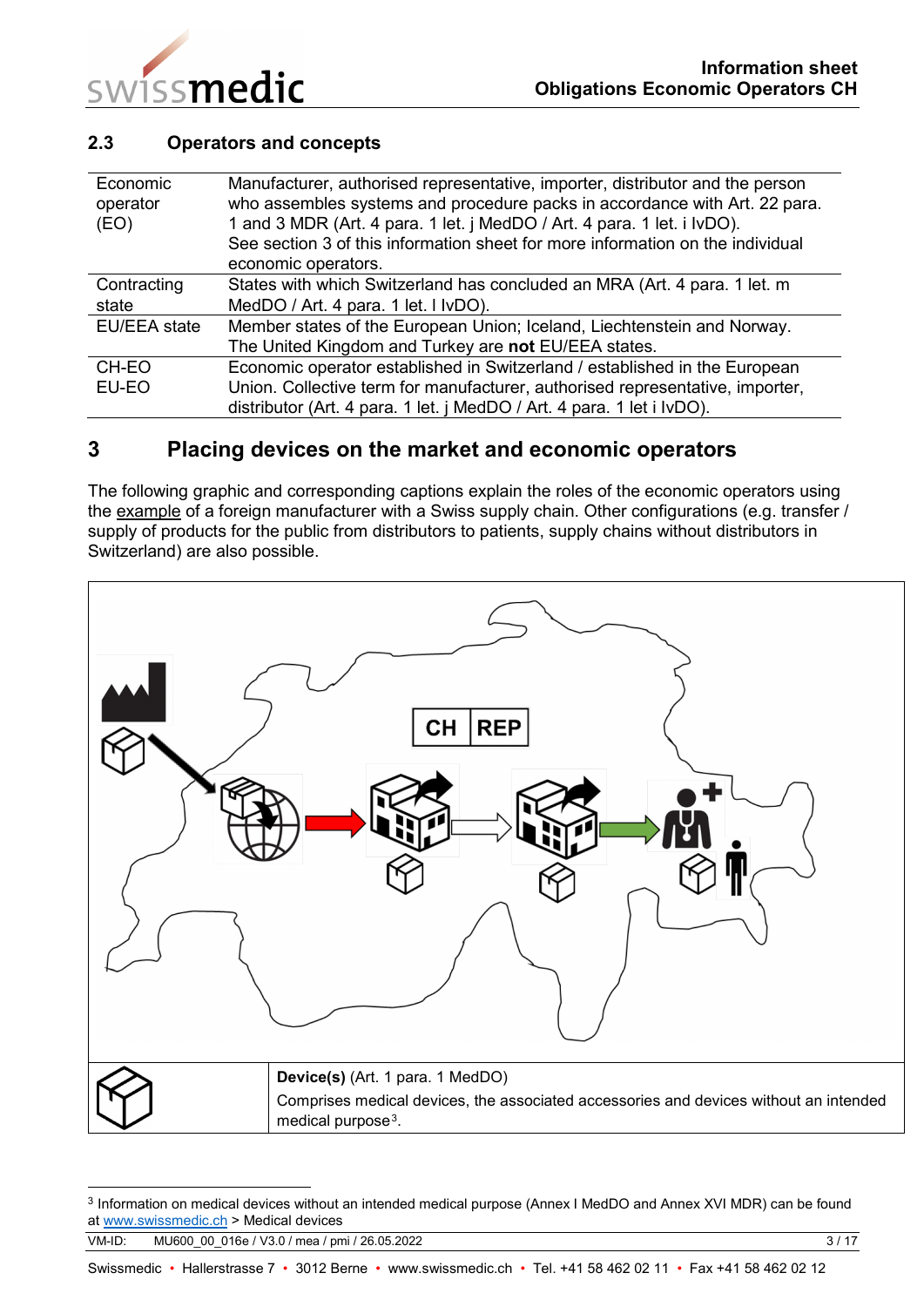

|                  | Note: The term "medical device" includes in vitro diagnostic medical devices and the<br>associated accessories. <sup>4</sup>                                                                                                                                                                                                                                                                                                                       |  |  |  |
|------------------|----------------------------------------------------------------------------------------------------------------------------------------------------------------------------------------------------------------------------------------------------------------------------------------------------------------------------------------------------------------------------------------------------------------------------------------------------|--|--|--|
|                  | Manufacturer (Art. 4 para. 1 let. f MedDO, Art. 4 para. 1 let. e IvDO)                                                                                                                                                                                                                                                                                                                                                                             |  |  |  |
|                  | Natural or legal person who manufactures or fully refurbishes a device or has a device<br>designed, manufactured or fully refurbished, and markets that device under its name or<br>trademark.                                                                                                                                                                                                                                                     |  |  |  |
|                  | The manufacturer's obligations also apply to persons who carry out the activities specified<br>in Art. 16 para. 1 MDR or Art. 16 para. 1 IVDR; Art. 4 para. 1 let. f MedDO / Art. 4 para. 1<br>let. e IvDO.                                                                                                                                                                                                                                        |  |  |  |
| <b>REP</b><br>CН | Authorised representative <sup>5</sup> in CH (Art. 4 para. 1 let. g MedDO, Art. 4 para. 1 let. f IvDO)                                                                                                                                                                                                                                                                                                                                             |  |  |  |
|                  | Natural or legal person in Switzerland who receives and accepts a written mandate from<br>a manufacturer located in another country, to act on the manufacturer's behalf in relation<br>to specified tasks in accordance with MedDO / IvDO.                                                                                                                                                                                                        |  |  |  |
|                  | If the manufacturer of a device is not established in Switzerland, its devices may only be<br>placed on the market once an authorised representative established in Switzerland has<br>been designated <sup>6</sup> . This also applies to manufacturers established in the EU/EEA.<br>The designation shall be effective at least for all devices of the same generic device<br>$group7$ .                                                        |  |  |  |
|                  | Importer (Art. 4 para. 1 let. h MedDO, Art. 4 para. 1 let. g IvDO)                                                                                                                                                                                                                                                                                                                                                                                 |  |  |  |
|                  | An importer is not "designated", its role arising instead from the activity that is carried<br>out when a natural or legal person in Switzerland places a device from another country on<br>the Swiss market.                                                                                                                                                                                                                                      |  |  |  |
|                  | Distributor (Art. 4 para. 1 let. i MedDO, Art. 4 para. 1 let. h IvDO)                                                                                                                                                                                                                                                                                                                                                                              |  |  |  |
|                  | Economic operator in the supply chain (other than the manufacturer or the importer) that<br>makes a device available on the Swiss market, up until the point of putting into service.                                                                                                                                                                                                                                                              |  |  |  |
|                  | Making available on the market (Art. 4 para. 1 let. a MedDO, Art. 4 para. 1 let. a IvDO)                                                                                                                                                                                                                                                                                                                                                           |  |  |  |
|                  | Collective term referring to the transfer or supply of a device.                                                                                                                                                                                                                                                                                                                                                                                   |  |  |  |
|                  | The use of a product by a professional user (e.g. an implant or dressing material) does<br>not constitute making available on the market.                                                                                                                                                                                                                                                                                                          |  |  |  |
|                  | The making available of a product supposes an offer or an agreement (written or verbal)<br>between two or more legal or natural persons for the transfer of ownership, possession or<br>any other right concerning the product in question after the stage of manufacture has<br>taken place <sup>8</sup> . The transfer does not necessarily require the physical handover of the<br>product. This transfer can be for payment or free of charge. |  |  |  |
|                  | Placing on the market (Art. 4 para. 1 let. b MedDO, Art. 4 para. 1 let. b IvDO)                                                                                                                                                                                                                                                                                                                                                                    |  |  |  |
|                  | First making available of a device on the Swiss market (e.g. via a transfer or supply<br>between economic operators or from a Swiss economic operator to a healthcare facility /<br>the consumer).                                                                                                                                                                                                                                                 |  |  |  |

<sup>-</sup><sup>4</sup> Art. 3 para. 1 IvDO

<span id="page-3-1"></span><span id="page-3-0"></span> $5$  The symbol can be downloaded from  $www.swissmedic.ch$  > Medical devices

<span id="page-3-2"></span><sup>6</sup> Art. 51 para. 1 MedDO, Art. 44 para. 1 IvDO

<span id="page-3-3"></span><sup>7</sup> Art. 51 para. 3 MedDO in conjunction with Art. 11 para. 2 MDR, Art. 44 para. 3 IvDO in conjunction with Art. 11 para. 2 IVDR.

Definition of "generic device group": Art. 4 para. 2 MedDO in conjunction with Art. 2 para. 7 MDR and MDCG 2019-13 no. 3.2

<span id="page-3-4"></span><sup>&</sup>lt;sup>8</sup> See chapter 2.2 of the "Commission Notice - The 'Blue Guide' on the implementation of EU products rules 2016", OJ C 272, 26.7.2016

VM-ID: MU600\_00\_016e / V3.0 / mea / pmi / 26.05.2022 4 / 17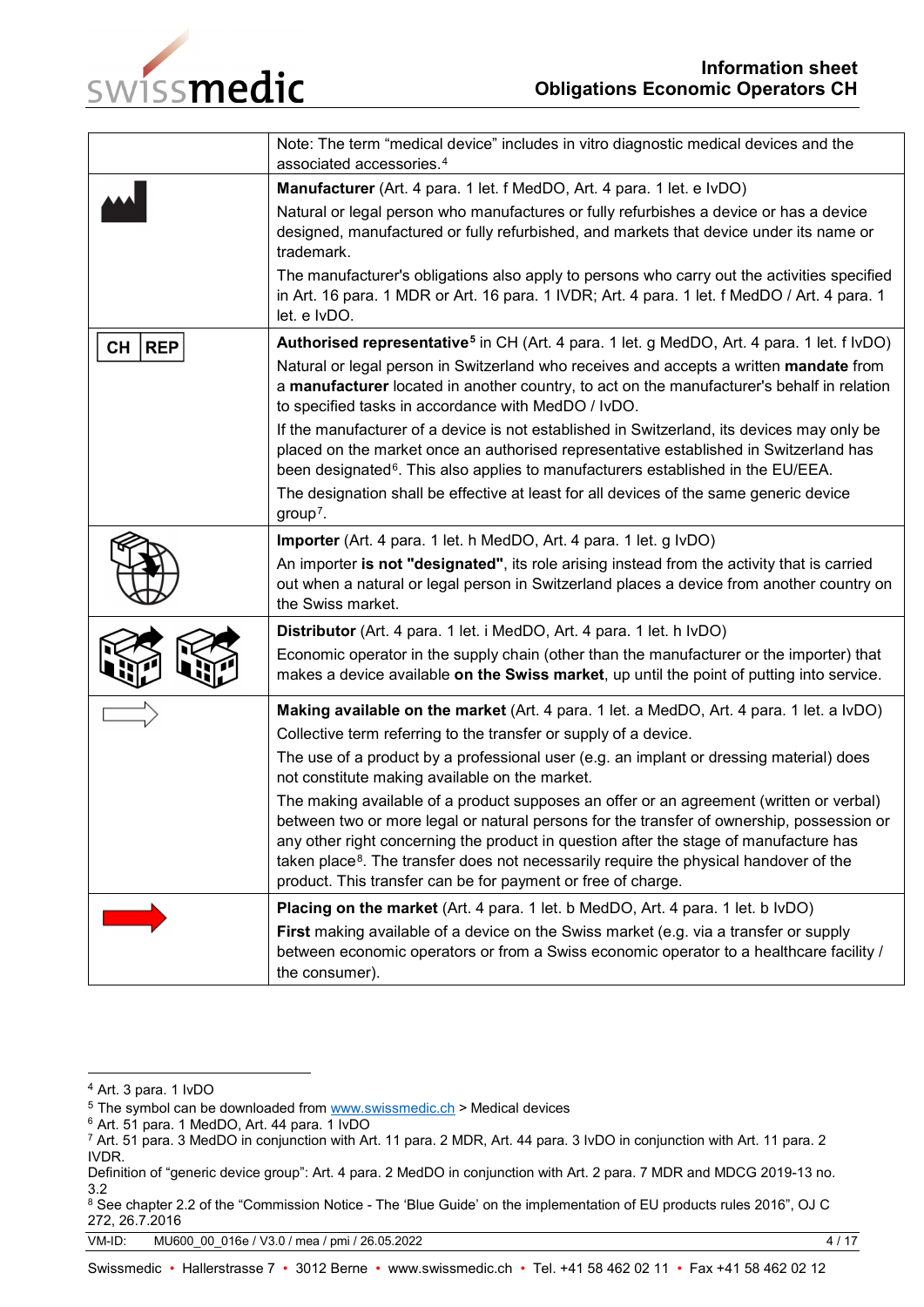

|   | The concept of placing on the market refers to <b>each individual device, not</b> to a type of<br>device <sup>9</sup> . Consequently, each individual device is placed on the market even if devices of<br>the same model or type have already been placed on the market. |
|---|---------------------------------------------------------------------------------------------------------------------------------------------------------------------------------------------------------------------------------------------------------------------------|
|   | Putting into service (Art. 4 para. 1 let. c MedDO, Art. 4 para. 1 let. c IvDO)<br>The stage at which the device is made available to the final user / healthcare facility for<br>the first time.                                                                          |
| 凼 | Healthcare facility (Art. 4 para. 1 let. k and I MedDO, Art. 4 para. 1 let. <i>i</i> IvDO)                                                                                                                                                                                |

# <span id="page-4-0"></span>**4 Transitional provisions**

### <span id="page-4-1"></span>**4.1 Placing devices on the market according to Directives 93/42/EEC, 90/385/EEC and 98/79/EEC**

The new Medical Devices Ordinance and Ordinance on In Vitro Diagnostic Medical Devices came into force on 26 May 2021 and 26 May 2022 and apply in principle **to all devices**. Certain MDD/AIMDD/IVDD devices may continue to be placed on the market or made available on

the market following the entry into force of MedDO and IvDO, provided they comply with the relevant regulation (Directive 93/42/EEC, Directive 90/385/EEC or Directive 98/79/EC) – i.e. have been **CEmarked** in accordance with these Directives – and provided they have not undergone **any significant change** in their design<sup>[10](#page-4-3)</sup> or intended purpose<sup>[11](#page-4-4)</sup>. This exemption concerns the following devices:

a. **Devices with valid certificates**[12](#page-4-5) ("EC certificates") issued under the previous regulations can be placed on the market (PoM) or made available on the market **until their certificates expire**, but not longer than the dates listed in the table below:

| <b>Device</b>           | Place on the market (PoM) by:       | Continue to make available on the market   |  |
|-------------------------|-------------------------------------|--------------------------------------------|--|
|                         |                                     | until:                                     |  |
| <b>MDD/AIMDD device</b> | Certificate expires or 26 May 2024, | 26 May 2025                                |  |
| whichever occurs sooner |                                     |                                            |  |
| <b>IVDD</b> device      | Certificate expires or 26 May 2025, | 26 May 2025 if PoM before 26 May 2022      |  |
| whichever occurs sooner |                                     | 26 May 2026 if PoM on or after 26 May 2022 |  |

**These devices** may no longer be placed on the market after their certificates have expired or after 26 May 2025 (MDD/AIMDD devices) or 26 May 2025/2026 (IVDD devices), whichever occurs sooner.

b. Devices that **did not require the involvement of a designated body under the previous regulations, but now require the involvement of one under the new regulations** and which possess a declaration of conformity issued before 26 May 2021 (MDD/AIMDD devices) or 26 May 2022 (IVDD devices) can be placed on the market (PoM) or continue to be made available on the market until the dates given in the table below:

| <b>Device</b>                                   | PoM by:     | Continue to make available on the market until: |
|-------------------------------------------------|-------------|-------------------------------------------------|
| Class I MDD device with no certificate, now     | 26 May 2024 | 26 May 2025                                     |
| requiring a certificate under the new           |             |                                                 |
| legislation                                     |             |                                                 |
| <b>IVDD device with no certificate, class D</b> | 26 May 2025 | 26 May 2025 if PoM before 26 May 2022           |
| under the new legislation                       |             | 26 May 2026, if PoM on or after 26 May 2022     |
| <b>IVDD device with no certificate, class C</b> | 26 May 2026 | 26 May 2025 if PoM before 26 May 2022           |

<span id="page-4-2"></span><sup>9</sup> See chapter 2.3 of the "Commission Notice - The 'Blue Guide' on the implementation of EU products rules 2016", OJ C 272, 26.7.2016

-

<span id="page-4-3"></span><sup>10</sup> MDCG 2020-3 / MDCG 2022-6 (https://ec.europa.eu/health/md\_sector/new\_regulations/guidance\_en) 11 Art. 101 MedDO and Art. 82 IvDO

<span id="page-4-4"></span>

<span id="page-4-5"></span><sup>12</sup> Art. 10 para. 1 in conjunction with Annex 3 oMedDO

VM-ID: MU600 00 016e / V3.0 / mea / pmi / 26.05.2022 5 / 17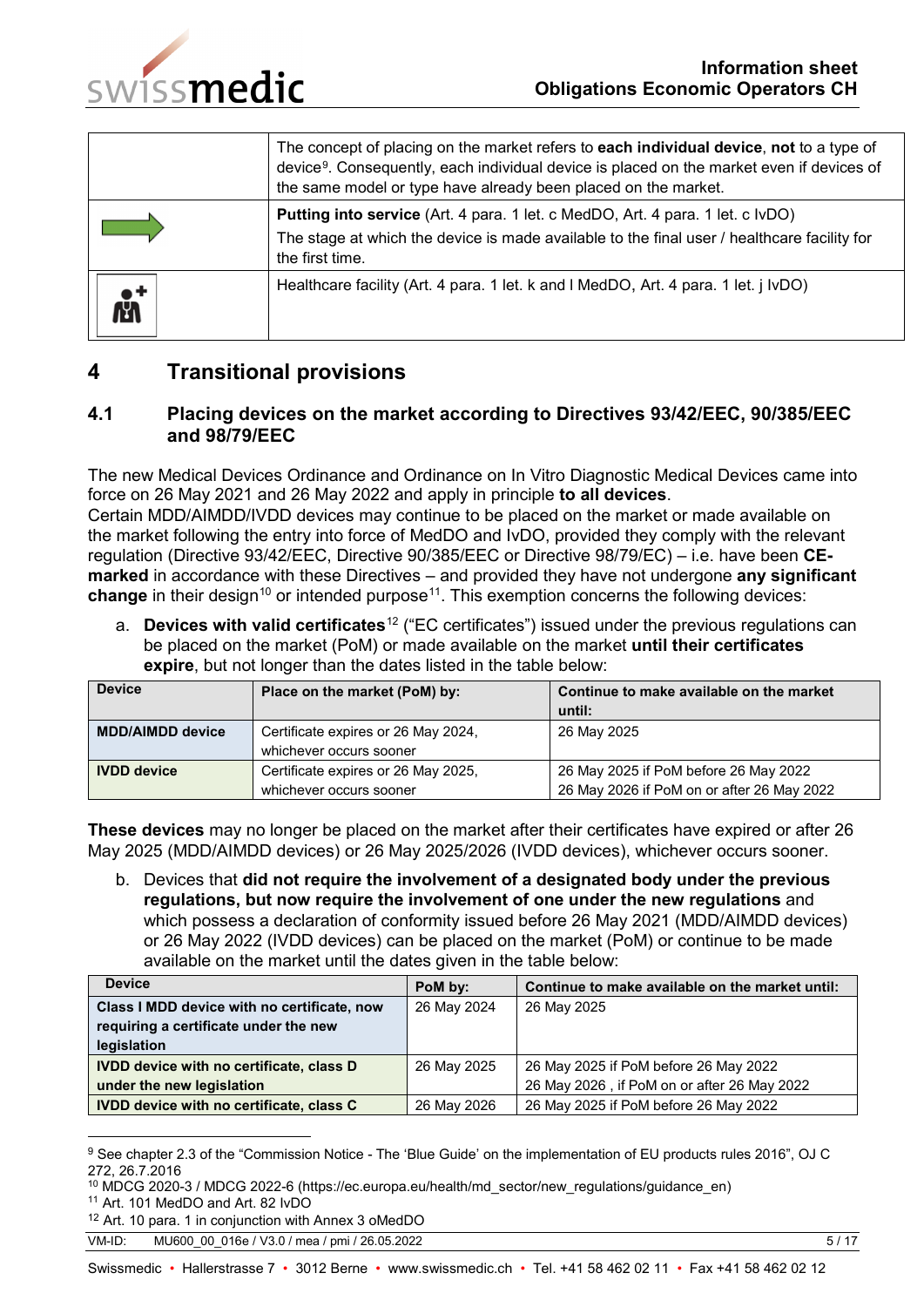

| under the new legislation                       |             | 26 May 2027, if PoM on or after 26 May 2022 |
|-------------------------------------------------|-------------|---------------------------------------------|
| <b>IVDD device with no certificate, class B</b> | 26 May 2027 | 26 May 2025 if PoM before 26 May 2022       |
| under the new legislation                       |             | 26 May 2028, if PoM on or after 26 May 2022 |
| <b>IVDD device with no certificate, class A</b> | 26 May 2027 | 26 May 2025 if PoM before 26 May 2022       |
| sterile under the new legislation               |             | 26 May 2028, if PoM on or after 26 May 2022 |

### <span id="page-5-0"></span>**4.2 CH-REP**

The following timelines apply to manufacturers established in an EU/EEA state or which have an authorised representative in an EU/EEA state for designating a Swiss authorised representative<sup>13</sup>. **MDD/AIMDD and MDR devices:**

- Classes III, IIb implantable and AIMD: 31 December 2021
- Non-implantable Class IIb, Class IIa: 31 March 2022
- Class I: 31 July 2022
- Systems and procedure packs: 31 July 2022

#### **IVDD and IVDR devices:**

- Class D: 31 December 2022
- Classes C and B: 31 March 2023
- Class A: 31 July 2023

EEA states are the member states of the EU, Iceland, Norway and Liechtenstein. However, the timelines only apply to EU states, Norway and Iceland. Due to the customs treaty<sup>[14](#page-5-2)</sup> between Switzerland and Liechtenstein, a manufacturer in Liechtenstein is not obliged to designate an authorised representative in Switzerland.

**All other foreign manufacturers** are required to appoint a Swiss authorised representative with effect from 26 May 2021 (for MDD/AIMDD and MDR devices) or from 26 May 2022 (for IVDD and IVDR devices).

See section 6 for information on indicating the CH-REP "on the device" or in a document accompanying the device (including deadlines).

<span id="page-5-1"></span> <sup>13</sup> Art. 104a MedDO, Art. 86 IvDO

<span id="page-5-2"></span><sup>&</sup>lt;sup>14</sup> Art. 1 of the Vertrag zwischen der Schweiz und Liechtenstein über den Anschluss des Fürstentums Liechtenstein an das schweizerische Zollgebiet (SR 0.631.112.514)

VM-ID: MU600\_00\_016e / V3.0 / mea / pmi / 26.05.2022 6 / 17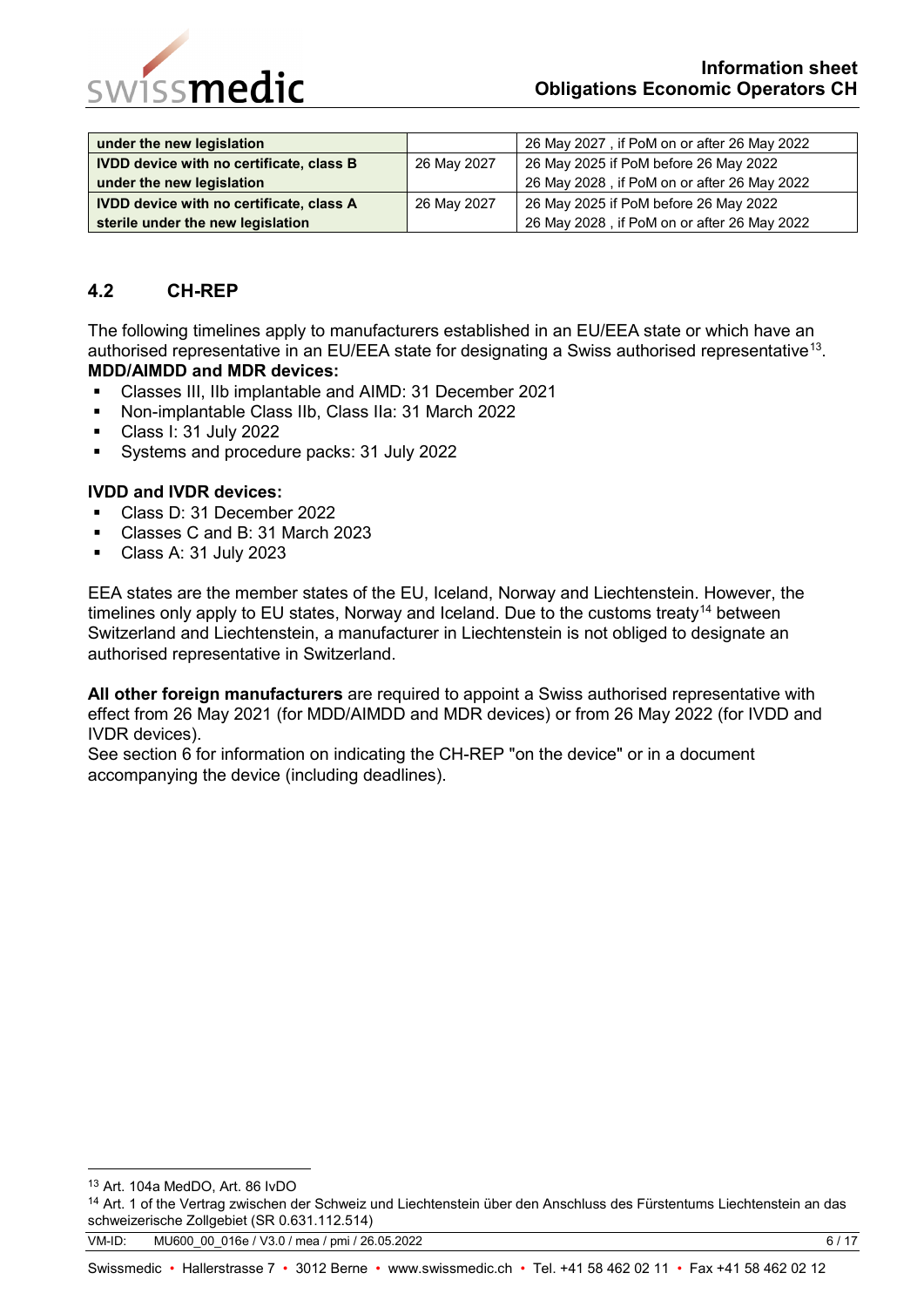

# **5 Obligations**

The table provides an overview of the obligations of Swiss authorised representatives, importers and distributors. The cited **provisions from the MDR and from the IVDR are applicable according to [Art. 6 para. 2,](https://www.fedlex.admin.ch/eli/cc/2020/552/en#art_6) [51 para. 3,](https://www.fedlex.admin.ch/eli/cc/2020/552/en#art_51) [53 para. 4](https://www.fedlex.admin.ch/eli/cc/2020/552/en#art_53) and [54 para. 4](https://www.fedlex.admin.ch/eli/cc/2020/552/en#art_54) MedDO or from Art. 6 para. 2, Art. 44 para. 3, Art. 46 para. 4 and Art. 47 para. 4 IvDO, respectively**.

<span id="page-6-0"></span>

| #              | Obligation                           | <b>CH-REP</b>                                                                                                                                                                                                                                                                                                                                                                                                              | <b>CH-importer</b>                                                                                                                                                                             | <b>CH-distributor</b>                                                                                                                                          |
|----------------|--------------------------------------|----------------------------------------------------------------------------------------------------------------------------------------------------------------------------------------------------------------------------------------------------------------------------------------------------------------------------------------------------------------------------------------------------------------------------|------------------------------------------------------------------------------------------------------------------------------------------------------------------------------------------------|----------------------------------------------------------------------------------------------------------------------------------------------------------------|
| $\mathbf{1}$   | <b>Basic information</b>             | Responsible for the formal and safety-<br>related issues connected with the<br>placing on the market of the device.<br>Art. 51 para. 2 MedDO, Art. 44 para. 2<br><b>IvDO</b><br>Keep available the technical<br>documentation or contractually agree<br>that the manufacturer shall, on request,<br>submit the documentation directly to<br>Swissmedic within 7 days.<br>Art. 51 para. 3bis MedDO, Art. 44 para.<br>4 IvDO | May only place devices on the market<br>that comply with MedDO or IvDO.<br>Art. 53 para. 1 MedDO, Art. 46 para. 1<br><b>IvDO</b>                                                               | In the context of its activities, act with<br>due care in relation to the applicable<br>requirements.<br>Art. 54 para. 1 MedDO, Art. 47 para. 1<br><b>IvDO</b> |
| $\overline{2}$ | Legal references for the obligations | Art. 51 and 52 MedDO, Art. 44 and 45<br><b>IvDO</b><br>Art. 11 MDR, Art. 11 IVDR                                                                                                                                                                                                                                                                                                                                           | Art. 53 MedDO, Art. 46 IvDO<br>Art. 13 MDR, Art. 13 IVDR<br>Art. 55 para. 3 MedDO / Art. 30 para. 3<br>MDR or Art. 46 para. 3 IvDO / Art. 27<br>para. 3 IVDR (verification of<br>registration) | Art. 54 MedDO, Art. 47 IvDO<br>Art. 14 MDR, Art. 14 IVDR                                                                                                       |
| 3              | Written mandate with manufacturer    | Required<br>Art. 51 para. 1 MedDO, Art. 44 para. 1<br><b>IvDO</b><br>Art. 11 paras. 3 and 4 MDR, Art. 11<br>paras. 3 and 4 IVDR                                                                                                                                                                                                                                                                                            | No obligation                                                                                                                                                                                  | No obligation                                                                                                                                                  |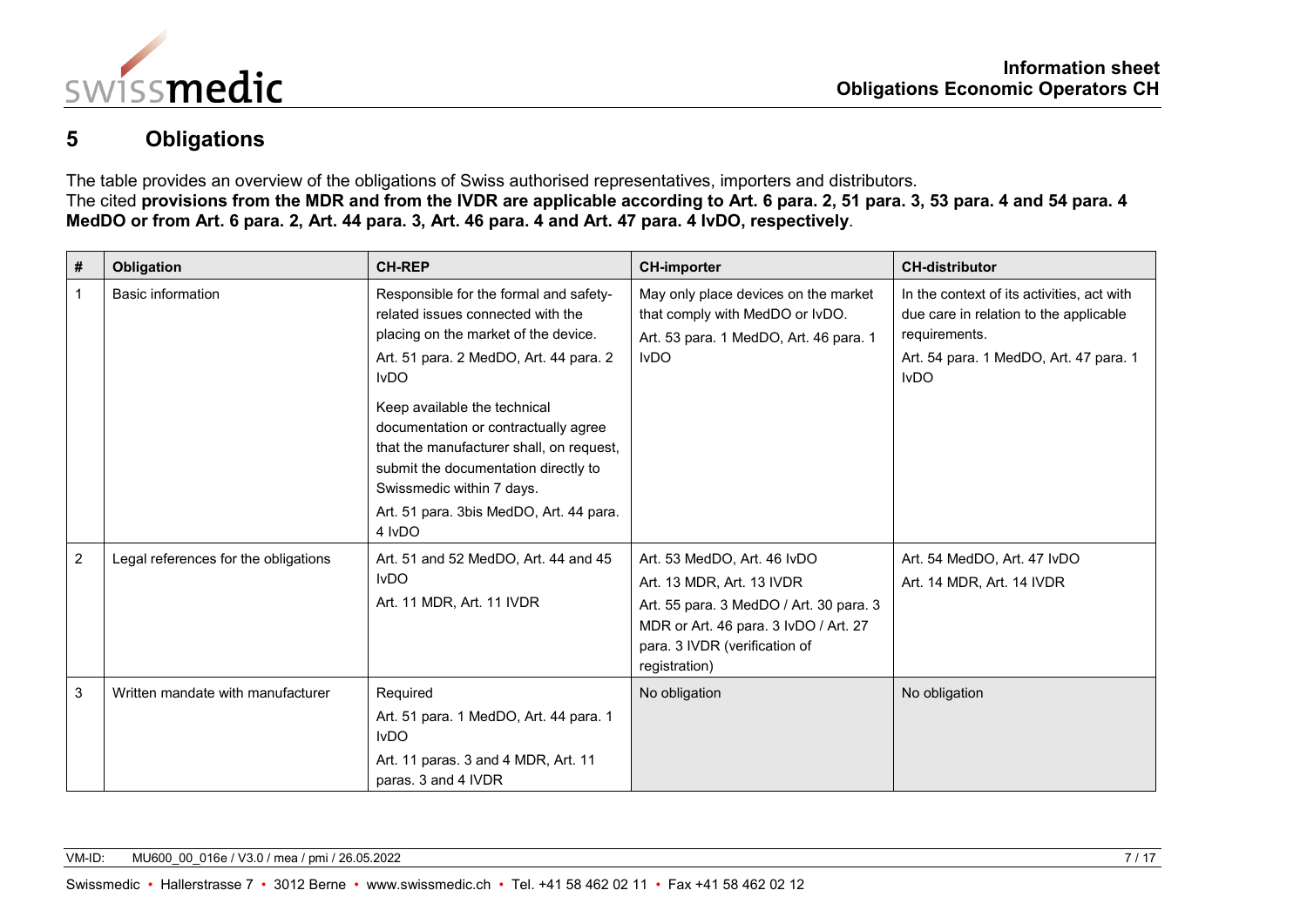

## **Information sheet Obligations Economic Operators CH**

| #              | Obligation                                                                                                                                     | <b>CH-REP</b>                                                                                                                                                                                                                                                                                                          | <b>CH-importer</b>                                                                                                                                                                                                                                                             | <b>CH-distributor</b>                                                                                                                                                                                                                                                                                                   |
|----------------|------------------------------------------------------------------------------------------------------------------------------------------------|------------------------------------------------------------------------------------------------------------------------------------------------------------------------------------------------------------------------------------------------------------------------------------------------------------------------|--------------------------------------------------------------------------------------------------------------------------------------------------------------------------------------------------------------------------------------------------------------------------------|-------------------------------------------------------------------------------------------------------------------------------------------------------------------------------------------------------------------------------------------------------------------------------------------------------------------------|
| $\overline{4}$ | Person Responsible for Regulatory<br>Compliance in the organisation (PRRC)                                                                     | Required<br>Art. 52 para. 1 MedDO, Art. 45 para. 1<br><b>IvDO</b><br>PRRC requirements, Art. 49, paras. 2-4<br>MedDO, Art. 42 paras. 2-4 IvDO                                                                                                                                                                          | No obligation                                                                                                                                                                                                                                                                  | No obligation                                                                                                                                                                                                                                                                                                           |
| $\sqrt{5}$     | Registration of the economic operators/<br><b>CHRN Swiss registration number</b><br>(for timelines see the section at the end<br>of the table) | Required<br>Art. 55 MedDO, Art. 48 IvDO                                                                                                                                                                                                                                                                                | Required<br>Art. 55 MedDO, Art. 48 IvDO                                                                                                                                                                                                                                        | No / not possible                                                                                                                                                                                                                                                                                                       |
| 6              | Verification of the device                                                                                                                     | Required<br>Check that declarations of conformity<br>and TD have been drawn up and that<br>conformity assessment procedures<br>have been carried out (certificates)<br>Check the manufacturer's registration<br>obligations regarding devices<br>Art. 11 para. 3 let. a and c MDR<br>Art. 11 para. 3 let. a and c IVDR | Before placing on the market: formal<br>verification according to<br>Art. 53 para. 1 MedDO, Art. 46 para. 1<br><b>IvDO</b><br>In the event of non-conformities, inform<br>manufacturer and authorised<br>representative<br>Art. 13 para. 2 MDR, Art. 13 para. 2<br><b>IVDR</b> | Before making available on the market:<br>Formal verification according to<br>Art. 54 para. 1 MedDO, Art. 47 para. 1<br><b>IvDO</b><br>In the event of non-conformities, inform<br>manufacturer and, where applicable,<br>importer and authorised representative<br>Art. 14 para. 2 MDR, Art. 14 para. 2<br><b>IVDR</b> |
| $\overline{7}$ | Traceability of devices (see explanation<br>at the end of the table)                                                                           | Required                                                                                                                                                                                                                                                                                                               | Required                                                                                                                                                                                                                                                                       | Required                                                                                                                                                                                                                                                                                                                |
| 8              | Storage and transport                                                                                                                          | n.a. (not part of the supply chain)                                                                                                                                                                                                                                                                                    | According to manufacturer's<br>instructions<br>Art. 13 para. 5 MDR, Art. 13 para. 5<br><b>IVDR</b>                                                                                                                                                                             | According to manufacturer's<br>instructions<br>Art. 14 para. 3 MDR, Art. 14 para. 3<br><b>IVDR</b>                                                                                                                                                                                                                      |
| 9              | Report serious incidents and safety<br>corrective actions in Switzerland to<br>Swissmedic, trend reports                                       | Responsible for ensuring that the<br>reports are sent to Swissmedic<br>Art. 66 para. 2bis MedDO, Art. 59 para.<br>3 IvDO                                                                                                                                                                                               | Not required                                                                                                                                                                                                                                                                   | Not required                                                                                                                                                                                                                                                                                                            |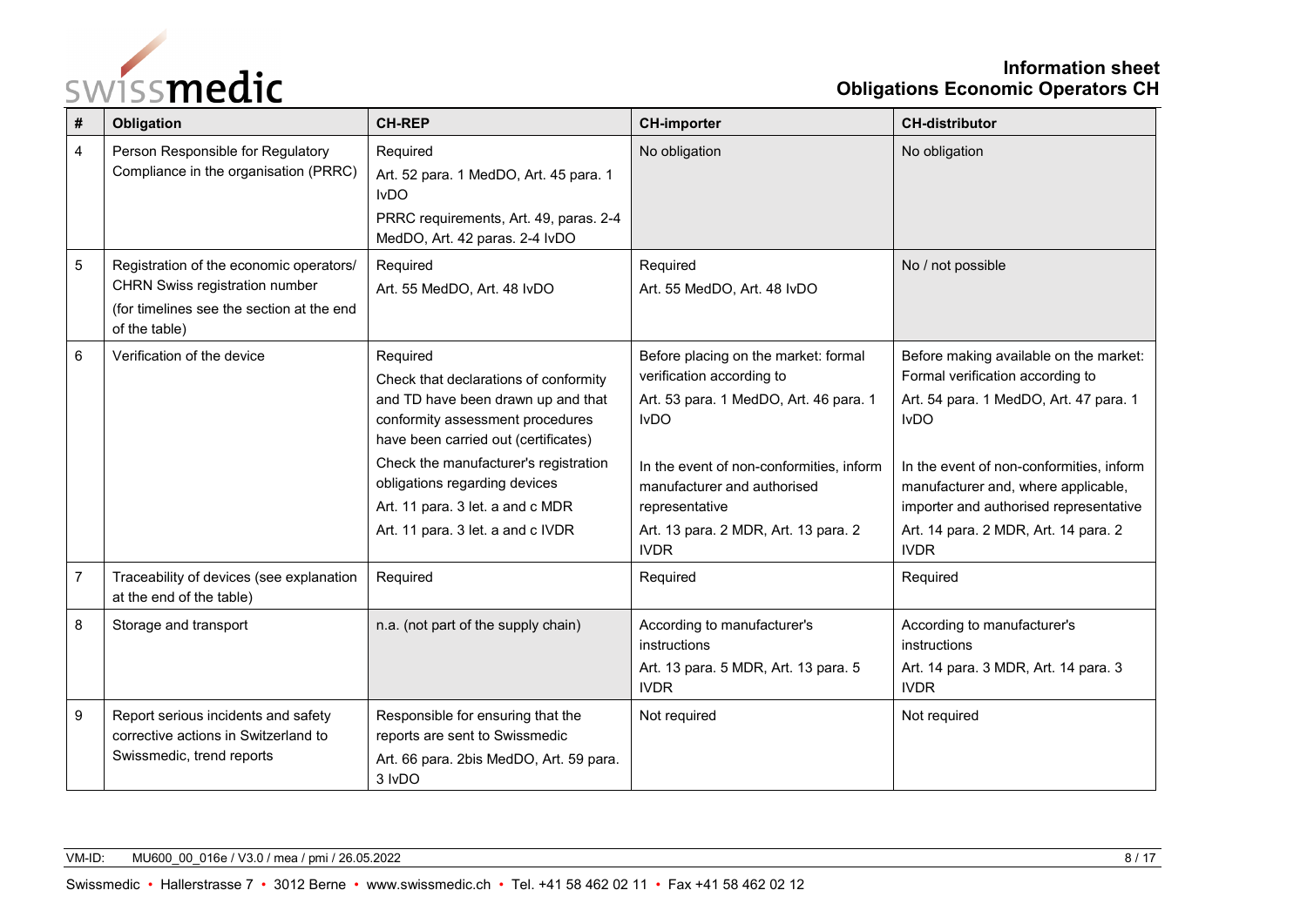

## **Information sheet Obligations Economic Operators CH**

| #  | Obligation                                                                                        | <b>CH-REP</b>                                                                                                                                                                | <b>CH-importer</b>                                                                                                                                                                                                  | <b>CH-distributor</b>                                                                                                                                                                                                                                           |
|----|---------------------------------------------------------------------------------------------------|------------------------------------------------------------------------------------------------------------------------------------------------------------------------------|---------------------------------------------------------------------------------------------------------------------------------------------------------------------------------------------------------------------|-----------------------------------------------------------------------------------------------------------------------------------------------------------------------------------------------------------------------------------------------------------------|
| 10 | Immediate forwarding of complaints<br>and reports about suspected incidents                       | To manufacturer<br>Art. 11 para. 3 let. g MDR, Art. 11 para.<br>3 let. g IVDR                                                                                                | To manufacturer, if applicable to<br>authorised representative<br>Art. 13 para. 8 MDR, Art. 13 para. 8<br><b>IVDR</b>                                                                                               | To manufacturer, if applicable to<br>importer and authorised representative<br>Art. 14 para. 5 MDR, Art. 14 para. 5<br><b>IVDR</b>                                                                                                                              |
| 11 | Register of complaints, non-conforming<br>devices, recalls and withdrawals<br>("Complaints List") | Access to technical documentation,<br>including data on post-market<br>surveillance, see row # 1 of the table.<br>Art. 11 para. 3 let. b MDR, Art. 11 para.<br>3 let. b IVDR | Keep a "Complaints List"<br>Art. 13 para. 6 MDR, Art. 13 para. 6<br><b>IVDR</b>                                                                                                                                     | Keep a "Complaints List"<br>Art. 14 para. 5 MDR, Art. 14 para. 5<br><b>IVDR</b>                                                                                                                                                                                 |
| 12 | Cooperation within the supply chain on<br>the investigation of complaints                         | Not part of the supply chain, obligations<br>are based on the written mandate with<br>the manufacturer.                                                                      | Provide the manufacturer, authorised<br>representative and distributors with any<br>information requested by them so that<br>they can investigate complaints<br>Art. 13 para. 6 MDR, Art. 13 para. 6<br><b>IVDR</b> | Keep the manufacturer and, where<br>appropriate, the authorised<br>representative and the importer<br>updated about the "Complaints List"<br>and provide them with any information<br>upon their request<br>Art. 14 para. 5 MDR, Art. 14 para. 5<br><b>IVDR</b> |
| 13 | Corrective actions / Preventive actions                                                           | Cooperation with Swissmedic in all<br>preventive or corrective actions<br>Art. 11 para. 3 let. f MDR, Art. 11 para.<br>3 let. f IVDR                                         | Assist with the implementation of<br>corrective actions (including recalls)<br>Art. 13 para. 7 MDR, Art. 13 para. 7<br><b>IVDR</b>                                                                                  | Assist with the implementation of<br>corrective actions (including recalls)<br>Art. 14 para. 4 MDR, Art. 14 para. 4<br><b>IVDR</b>                                                                                                                              |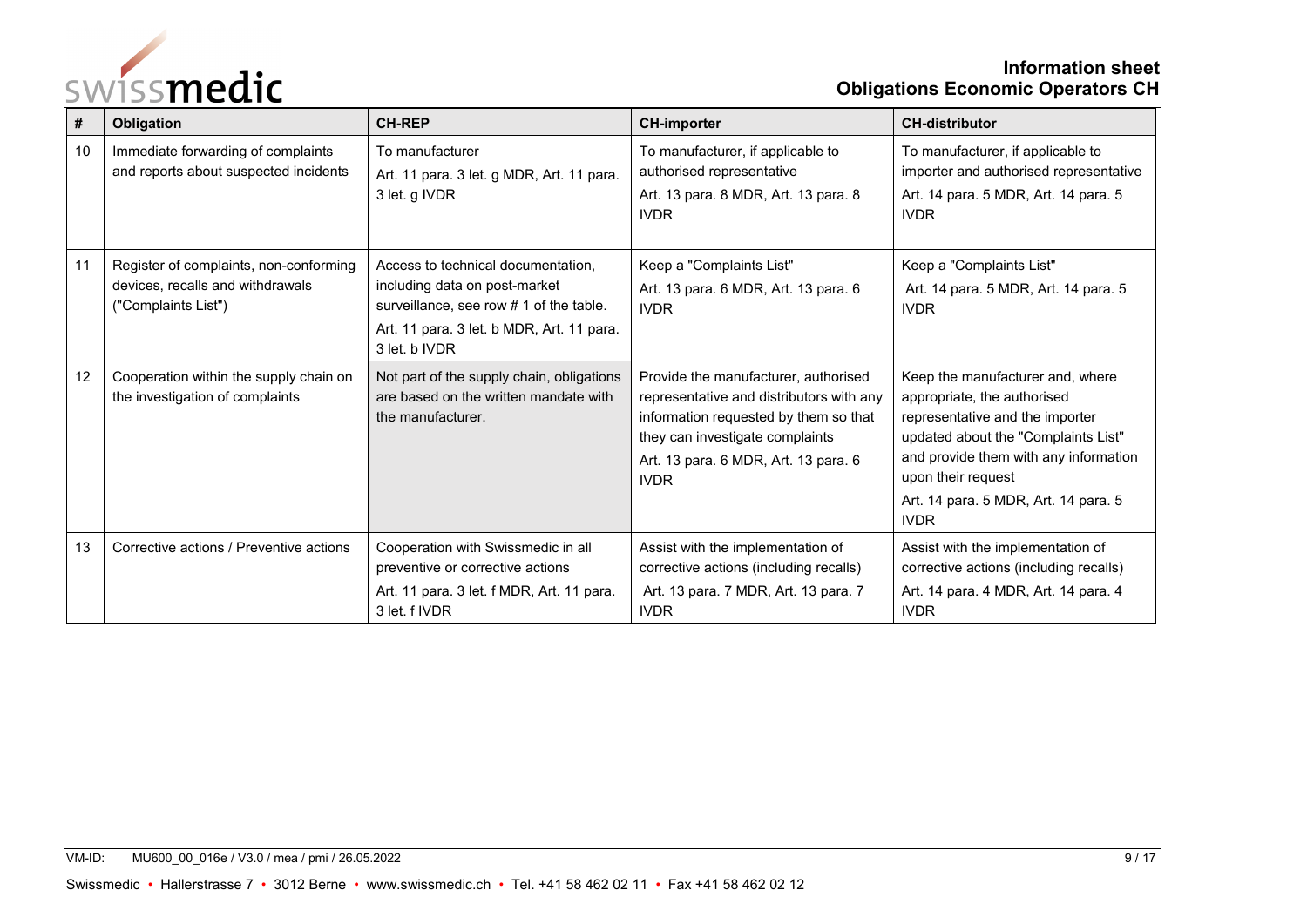

## **Information sheet Obligations Economic Operators CH**

| #  | Obligation                      | <b>CH-REP</b>                                                                                                                                                                                                                                                                                                                                                                                                                                                                                    | <b>CH-importer</b>                                                                                                                                                                                                                                               | <b>CH-distributor</b>                                            |
|----|---------------------------------|--------------------------------------------------------------------------------------------------------------------------------------------------------------------------------------------------------------------------------------------------------------------------------------------------------------------------------------------------------------------------------------------------------------------------------------------------------------------------------------------------|------------------------------------------------------------------------------------------------------------------------------------------------------------------------------------------------------------------------------------------------------------------|------------------------------------------------------------------|
| 14 | Document retention requirements | Keep available a copy of the TD, or<br>contractually agree that the<br>manufacturer shall, on request, submit<br>the documentation directly to<br>Swissmedic within 7 days.<br>Declarations of conformity and<br>certificates.<br>10 years (15 years for implantable<br>devices) after the last device was<br>placed on the market<br>Art. 51 para. 3bis MedDO, Art. 44 para.<br>4 IvDO<br>Art. 11 para. 3 let. b and Art. 10 para. 8<br>MDR, Art. 11 para. 3 let. b and Art. 10<br>para. 7 IVDR | Declarations of conformity and<br>certificates<br>10 years (15 years for implantable<br>devices) after the last device was<br>placed on the market<br>Art. 13 para. 9 MDR, Art. 13 para. 9<br><b>IVDR</b><br>Art. 10 para. 8 MDR, Art. 10 para. 7<br><b>IVDR</b> | No requirements according to<br>therapeutic products legislation |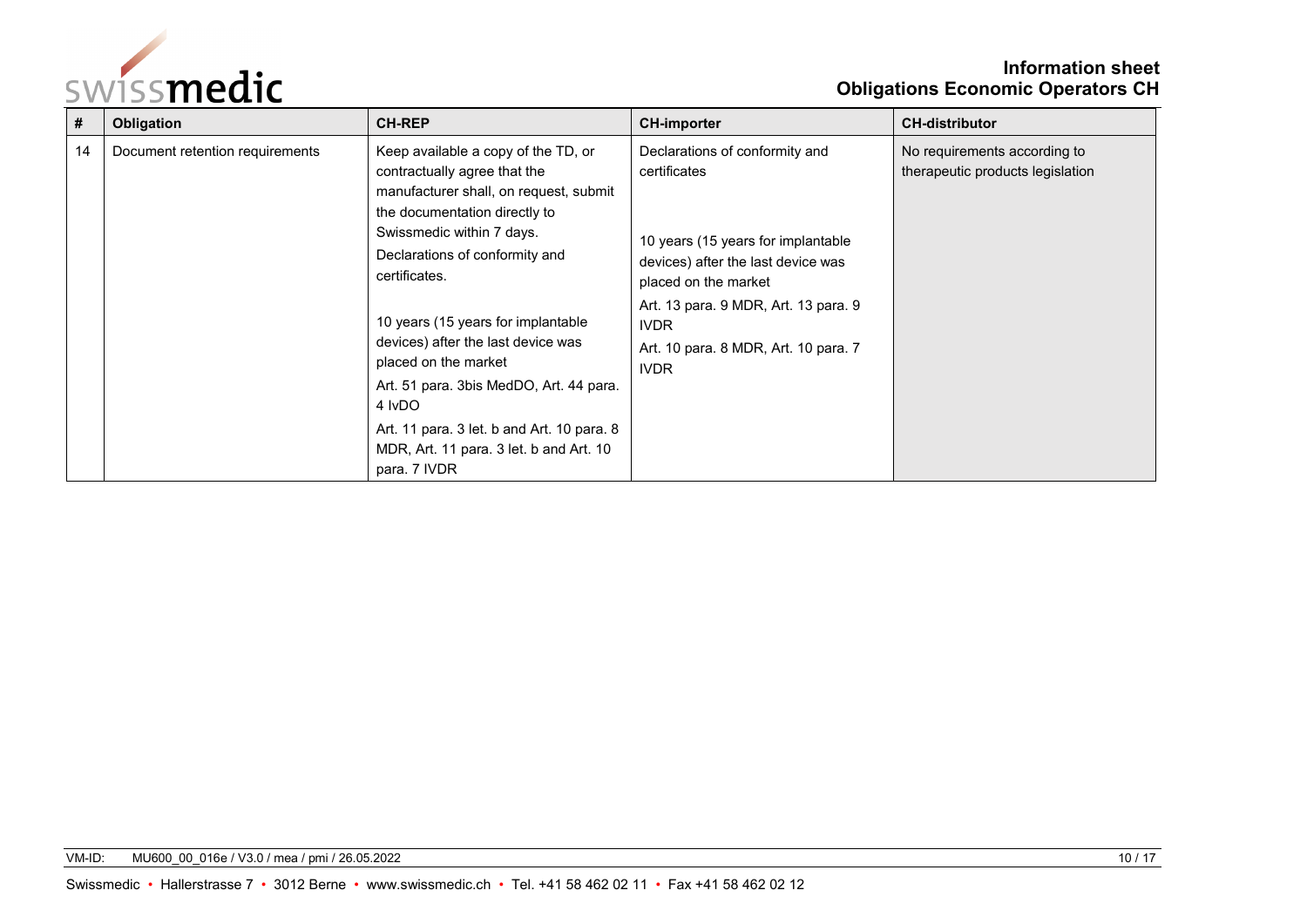

### **Re section # 5 Registration of the economic operators / CHRN Swiss registration number**[15](#page-10-1):

| Devices placed on<br>the market  | <b>CH-manufacturer or CH-REP</b><br><b>CH-importer</b>                                                                                                                                                                                                      | <b>CH-distributor</b>      |
|----------------------------------|-------------------------------------------------------------------------------------------------------------------------------------------------------------------------------------------------------------------------------------------------------------|----------------------------|
| <b>MDR</b> devices               | EO places device on the market for the first time after 26 May 2021:<br>Registration within 3 months.<br>Subsequent registration for EOs that have placed devices on the market<br>for the first time before 26 May 2021: by 26 November 2021 <sup>16</sup> | do not need to<br>register |
| <b>Only MDD/AIMDD</b><br>devices | EO places device on the market for the first time after 26 May 2021:<br>Registration within 3 months.<br>Subsequent registration for EOs that have placed devices on the market for<br>the first time before 26 May 2021: no obligation                     | do not need to<br>register |
| <b>IVDR</b> devices              | EO places device on the market for the first time after 26 May 2022:<br>Registration within 3 months.<br>Subsequent registration for EOs that have placed devices on the market for<br>the first time before 26 May 2022: by 26 November 2022 <sup>17</sup> | do not need to<br>register |
| <b>IVDD devices only</b>         | EO places device on the market for the first time after 26 May 2022:<br>Registration within 3 months.<br>Subsequent registration for EOs that have placed devices on the market for<br>the first time before 26 May 2022: no obligation                     | do not need to<br>register |

### **Re section # 7: Traceability of devices includes the following:**

- EOs shall cooperate so as to achieve an appropriate level of device traceability (Art. 64 para. 1 MedDO, Art. 57 para. 1 IvDO).
- At the request of Swissmedic, EOs shall disclose the following: all EOs from whom they have acquired a device, and all EOs, healthcare facilities and healthcare professionals to whom they have supplied a device. This duty of disclosure continues for at least 10 years, or for at least 15 years for implants, from the time the device was procured or supplied (Art. 47c TPA and Art. 64 para. 2 MedDO or Art. 57 para. 2 IvDO).
- EOs and healthcare facilities shall record and store, preferably by electronic means, the UDI of the class III implantable devices which they have supplied, or with which they have been supplied (Art. 65 MedDO).

The list of in vitro diagnostic medical devices that EOs and healthcare facilities are required to keep is determined by means of implementing acts of the European Commission (Art. 58 IvDO). No implementing acts had been published at the time this information sheet was prepared.

# <span id="page-10-0"></span>**6 Indication of the manufacturer, CH-REP and importer**

The manufacturer of the device must always, without exception, be defined and indicated on the label.

For imported devices, the CH-REP and the importer should be indicated according to the following tables.

<span id="page-10-1"></span><sup>&</sup>lt;sup>15</sup> Art. 55 MedDO/ Art. 48 IvDO, see [www.swissmedic.ch](http://www.swissmedic.ch/) > Medical devices > Market access > Unique registration number (CHRN) for more information

<span id="page-10-2"></span> $16$  Art. 104b MedDO

<span id="page-10-3"></span><sup>17</sup> Art. 88 IvDO

VM-ID: MU600 00 016e / V3.0 / mea / pmi / 26.05.2022 11 / 17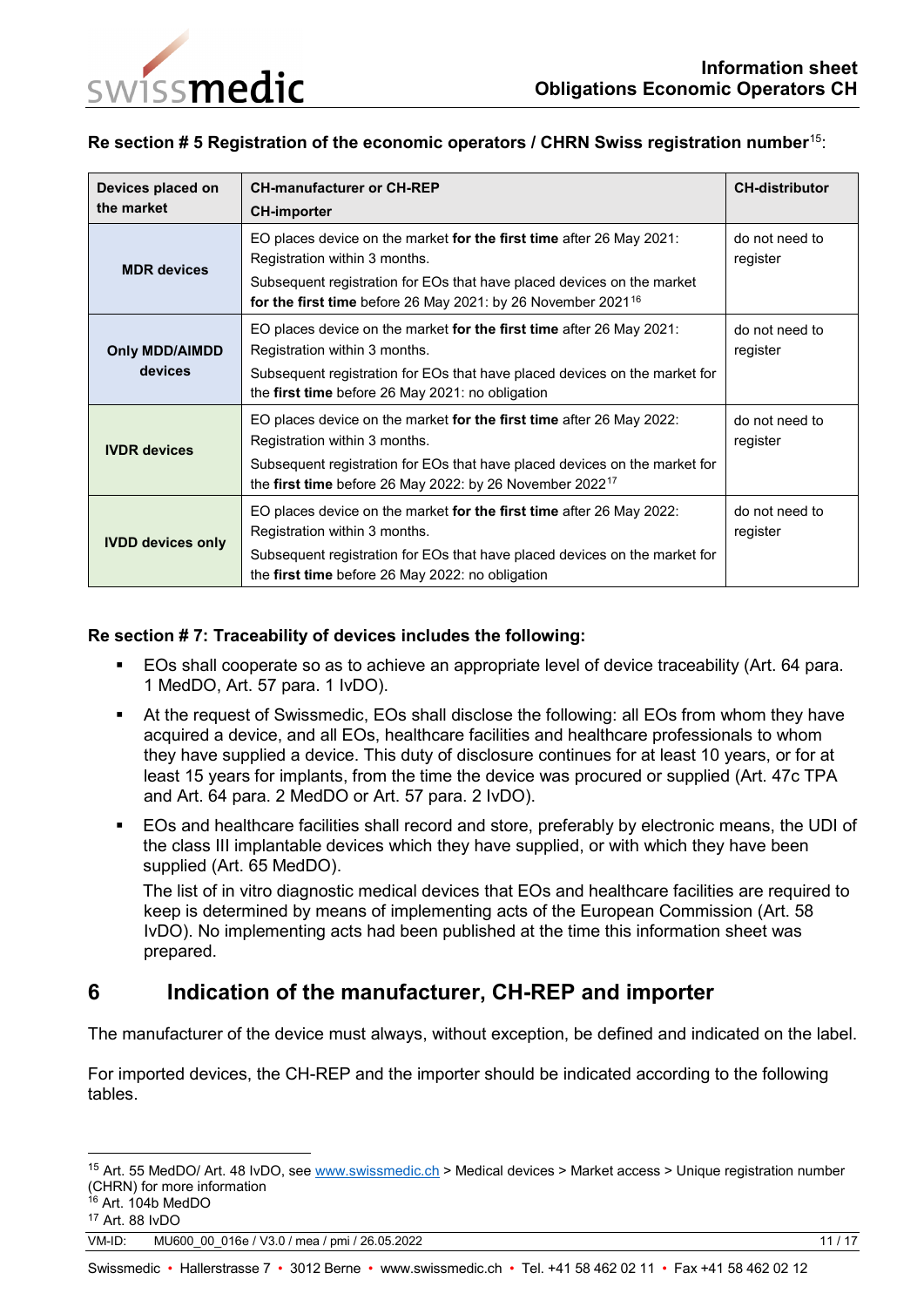

Distributors are **not** obliged to indicate the address on the device or in a document accompanying the device.

The details of the economic operators include **the name and address of the registered place of business**.

<span id="page-11-0"></span>

| <b>Device</b>                                                                      | <b>CH-REP</b>                                                                                                                                                                                                                                                                                                                           | <b>CH-importer</b>                                                                                                                    |  |
|------------------------------------------------------------------------------------|-----------------------------------------------------------------------------------------------------------------------------------------------------------------------------------------------------------------------------------------------------------------------------------------------------------------------------------------|---------------------------------------------------------------------------------------------------------------------------------------|--|
| <b>MDR</b> devices<br>Class I                                                      | Deadline: From 26 May 2021, if applicable after the deadlines stated<br>in section 4.2 of this information sheet<br>Where:<br>Until 31 July 2023 either on the labelling or in a document<br>accompanying the device.<br>After 31 July 2023<br>On the label                                                                             | Deadline: From 26 May<br>2021<br>Where: On the device or<br>on the packaging or in a<br>document accompanying<br>the device           |  |
| <b>MDR</b> devices<br>Class IIa, IIb or III                                        | <b>Deadline:</b> From 26 May 2021, if applicable after the deadlines stated<br>in section 4.2 of this information sheet<br>Where: On the label                                                                                                                                                                                          |                                                                                                                                       |  |
| <b>MDD/AIMDD</b><br>devices<br>with EU/EEA<br>manufacturer or<br><b>EC-REP</b>     | <b>Deadline:</b> After the deadlines stated in section 4.2 of this information<br>sheet.<br>Where:<br>- MDD: On the label or in the instructions for use or in a document<br>accompanying the device <sup>18</sup> .<br>- AIMDD: On the sales packaging and in the instructions for use or in<br>a document accompanying the device 18. | <b>Deadline:</b> from 31 July<br>202219<br>Where: On the device or<br>on the packaging or in a<br>document accompanying<br>the device |  |
| <b>MDD/AIMDD</b><br>devices<br>without EU/EEA<br>manufacturer or<br>without EC-REP | <b>Deadline: From 26.05.2021</b><br>Where:<br>- MDD: On the label or in the instructions for use<br>- AIMDD: On the sales packaging and in the instructions for use                                                                                                                                                                     |                                                                                                                                       |  |

VM-ID: MU600 00 016e / V3.0 / mea / pmi / 26.05.2022 12 / 17

<span id="page-11-2"></span><span id="page-11-1"></span><sup>18</sup> Given the non-uniform implementation among the EU member states with respect to MDD/AIMDD/IVDD devices from Switzerland, and to prevent potential supply shortfalls due to a mandatory affixation on the label of these devices, it is accepted – in analogy to the importer information – to indicate this information in a document acco <sup>19</sup> In version 1 of this information sheet, Swissmedic stated that it will provisionally (i.e. until the EU practice becomes known or, if not specified by the EU, until 31 July 2022) not require the CH importer to be stated on MDD/AIMDD devices. Since version 2 of this present information sheet, an interpretation of the term "accompanying document" that is different from the EU (see MDCG 2021-27 of December 2021, question 8) has been adopted; hence, the subsequent procedure of the EU is no longer relevant in this respect, although the tolerance period up to 31 July 2022 is retained.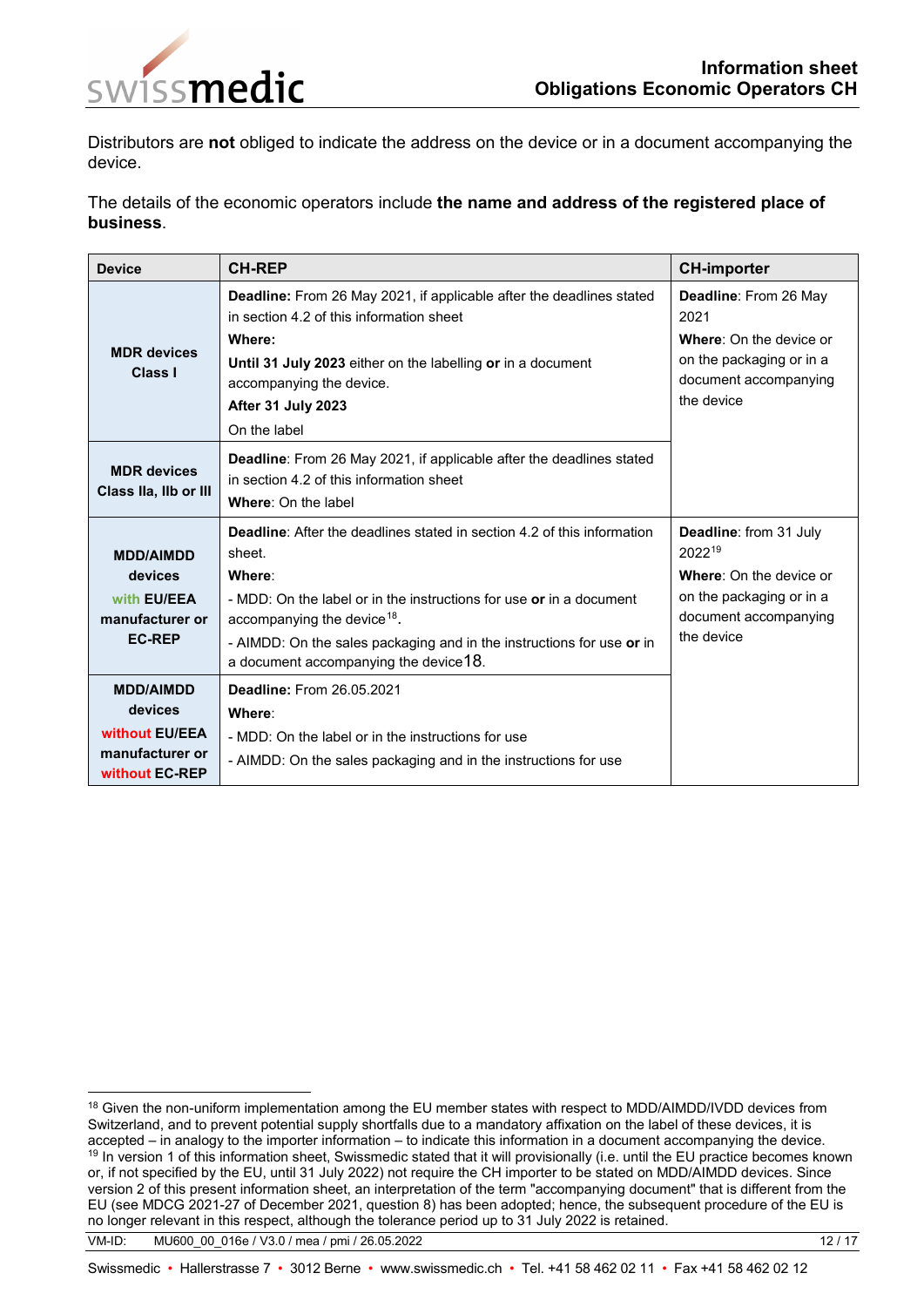



| <b>Device</b>                                                                     | <b>CH-REP</b>                                                                                                                                                                                                                                                                      | <b>CH-importer</b>                                                                                                                 |
|-----------------------------------------------------------------------------------|------------------------------------------------------------------------------------------------------------------------------------------------------------------------------------------------------------------------------------------------------------------------------------|------------------------------------------------------------------------------------------------------------------------------------|
| <b>IVDR devices NOT</b><br>intended for self-<br>testing                          | <b>Deadline:</b> From 26 May 2022, if applicable after the deadlines<br>stated in section 4.2 of this information sheet<br>Where:<br>Until 31 March 2025 either on the labelling or in a document<br>accompanying the device.<br>After 31 March 2025<br>On the label <sup>20</sup> | Deadline: From 26 May<br>2022<br><b>Where:</b> On the device or<br>on the packaging or in a<br>document accompanying<br>the device |
|                                                                                   | Deadline: From 26 May 2022, if applicable after the deadlines                                                                                                                                                                                                                      |                                                                                                                                    |
| <b>IVDR</b> devices for self-<br>testing                                          | stated in section 4.2 of this information sheet<br><b>Where: On the label</b>                                                                                                                                                                                                      |                                                                                                                                    |
| <b>IVDD devices with</b>                                                          | <b>Deadline:</b> After the deadlines stated in section 4.2 of this<br>information sheet.                                                                                                                                                                                           | Deadline: From 26 May<br>2022                                                                                                      |
| <b>EU/EEA</b><br>manufacturer or<br><b>EC-REP</b>                                 | <b>Where:</b> On the labelling, on the external packaging, in the<br>instructions for use or in a document accompanying the device 18.                                                                                                                                             | <b>Where:</b> On the device or<br>on the packaging or in a<br>document accompanying<br>the device                                  |
| <b>IVDD devices without</b><br><b>EU/EEA manufacturer</b><br>or<br>without EC-REP | Deadline: From 26 May 2022<br><b>Where:</b> On the labelling, on the outer packaging, or in the<br>instructions for use.                                                                                                                                                           |                                                                                                                                    |

### **Legal framework for affixing the address**

CH-REP

- MDR devices: Art. 16 para. 1 MedDO in conjunction with Annex I point 23.2 (d) MDR, Art. 104a bis MedDO
- MDD/AIMDD devices: Art. 7 para. 1 let. a and b oMedDO in conjunction with Annex I point 13.3 MDD and Annex I points 14.2 indent 1 and 15 indent 2 AIMDD
- IVDR devices: Art. 15 para. 1 IvDO in conjunction with Annex I point 20.2 (d) IVDR, Art. 87 IvDO
- IVDD devices: Art. 7 para. 1 let. c oMedDO in conjunction with Annex I point 8.4 (a) IVDD

Importer:

Art. 53 para. 2 MedDO, Art. 46 para. 2 IvDO

**Deadline**: The date of placing on the market is relevant (see definitions in section 3). Art. 101 para. 3 MedDO or Art. 82 para. 3 and 4 IvDO apply without prejudice.

**Label**: Written, printed or graphic information appearing either on the device itself, or on the packaging of each unit or on the packaging of multiple devices (Art. 2 point 13 MDR, Art. 2 point 13 IVDR).

<span id="page-12-0"></span><sup>&</sup>lt;sup>20</sup> The facilitation of Art. 87 IvDO is limited until 31 March 2025. This provision will be reassessed at the end of 2023 as part of an evaluation of the situation and, if necessary, adapted to future developments. A decision by the Federal Council is expected by the end of May 2024. This is to ensure that the branch concerned has sufficient time (10 months) to prepare for possible measures (cf. Explanatory report on the new ordinance on in vitro diagnostics and amendments to the Ordinance on Clinical Trials for Medical Devices, May 2022, available in French, German and Italian only).

VM-ID: MU600 00 016e / V3.0 / mea / pmi / 26.05.2022 13 / 17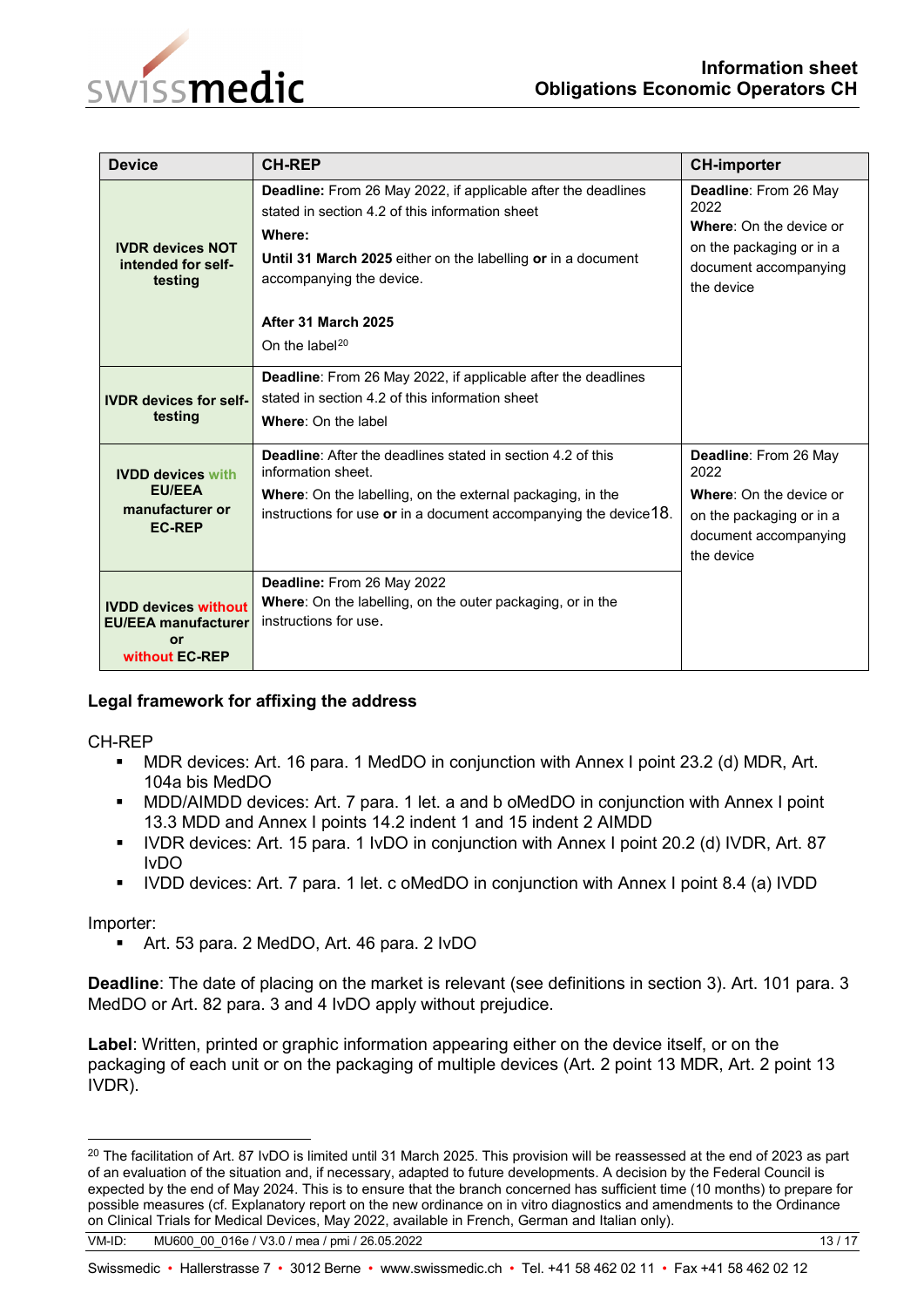

### **What does "in a document accompanying the device" mean?**

The "document accompanying the device" can be affixed to the device or be separate from the device. Examples of documents accompanying the device include: delivery note, guarantee certificate, customs documents, invoice, a sticker on the packaging or the instructions for use. Such documents must accompany the devices through the supply chain so that distributors are able to fulfil their verification obligation stated in Art. 54 para. 1 let. d MedDO or Art. 47 para. 1 let. d IvDO (indicating the importer). Therefore, the "document accompanying the device" does not necessarily need to reach the end user. The aim and purpose of the information is to allow rapid and unambiguous identification of the economic operators responsible for the relevant devices (importer and, if applicable, CH-REP), e.g. for implementing product recalls, reporting incidents, reporting dangerous devices or non-conformities, and in the context of enforcement.

Note: This is the Swiss interpretation of the term "document accompanying the device", which differs from the European interpretation (MDCG 2021-27 of December 2021, question 8) for supply-related reasons.

# <span id="page-13-0"></span>**7 Translation of product information and repackaging**

MedDO and IvDO regulate the translation of the product information<sup>[21](#page-13-2)</sup> and the repackaging of devices by importers and distributors (Art. 53 para. 4 and Art. 54 para. 4 MedDO in conjunction with Art. 16 paras. 3 and 4 MDR, Art. 46 para. 4 and Art. 47 para. 4 IvDO in conjunction with Art. 16 paras. 3 and 4 IVDR). Accordingly, this is permitted under the specified conditions, e.g. if parallel imported devices are adapted to the linguistic requirements applicable in Switzerland. Swissmedic also bases its interpretation of the applicable provisions on the European practice. Guidance published by the European Commission can be found on this website

[https://ec.europa.eu/health/md\\_sector/new\\_regulations/guidance.](https://ec.europa.eu/health/md_sector/new_regulations/guidance)

Repackaged or relabelled devices must be notified to Swissmedic before they are placed on the market by the importer or distributor established in Switzerland<sup>[22](#page-13-3)</sup>.

# <span id="page-13-1"></span>**8 Frequently asked questions**

#### **Do authorised representatives, importers and distributors of devices need a licence from Swissmedic?**

No, but authorised representatives and importers must register themselves ("CHRN").

### **I want to place MDD class I devices and "other IVD"-class IVDD devices on the market. I do not know if the devices are subject to a transition period and, if so, how long it is.**

To determine whether the deadlines are applicable, you must first classify the devices using the provisions in the new regulations (MDR, IVDR). You will then be able to use the classification to determine whether a deadline applies.

Examples:

 $-$  Under MDR, reusable surgical instruments require a certificate<sup>23</sup>. Since these devices did not require a certificate under MDD, the deadlines given in section 4b of this information sheet apply. – Under IVDD, in-vitro diagnostic (IVD) tests for verifying exposure to SARS-CoV-2 that are not intended for self-testing were regarded as "other IVD" devices and thus did not need a certificate. Under IVDR, however, the tests are classified as class D devices and therefore now require a certificate<sup>24</sup>. For this reason, the deadlines in section 4b of this information sheet apply.

<span id="page-13-2"></span> <sup>21</sup> Art. 16 para. 1 MedDO

<span id="page-13-3"></span><sup>22</sup> [www.swissmedic.ch](http://www.swissmedic.ch/) > Medical devices > Market access

<span id="page-13-4"></span><sup>23</sup> Art. 23 MedDO in conjunction with Art. 52 para. 7(c) MDR

<span id="page-13-5"></span><sup>&</sup>lt;sup>24</sup> Art. 19 IvDO in conjunction with Art. 48 para. 3 and 4 IVDR

VM-ID: MU600 00 016e / V3.0 / mea / pmi / 26.05.2022 14 / 17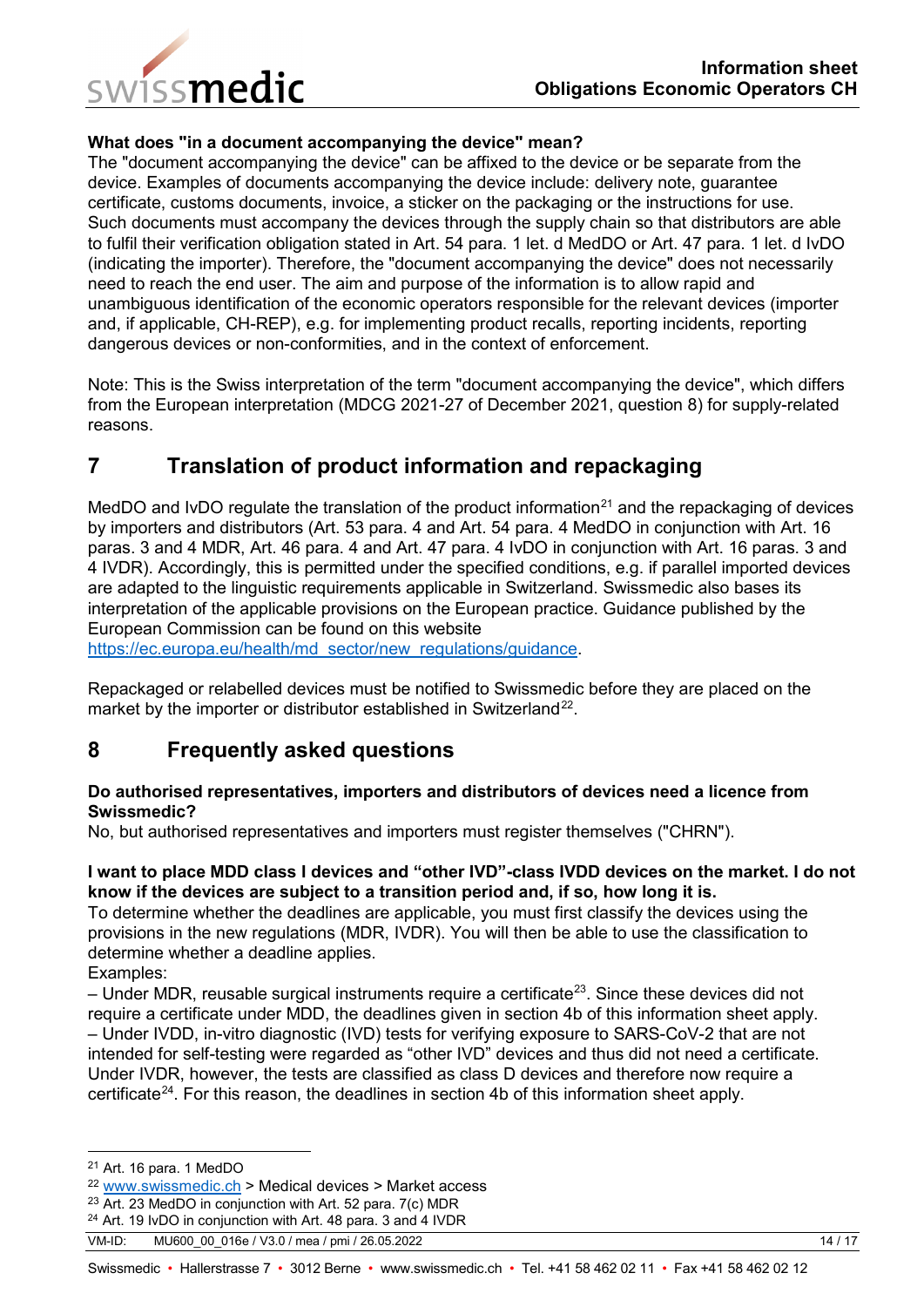

### **What are the obligations of importers and distributors with respect to MDD/AIMDD/IVDD devices?**

Whereas Art. 53 and 54 MedDO and Art. 46 and 47 IvDO apply without restrictions for MDR and IVDR devices respectively, for MDD/AIMDD/IVDD devices the obligations specified in Art. 53 and 54 MedDO or Art. 46 and 47 IvDO should be considered in conjunction with the transitional provisions as per Art. 101 para. 1 MedDO or Art. 82 para. 1 IvDO; these allow conforming MDD/AIMDD/IVDD devices to be placed on the market after the new regulations come into force even if the requirements of MDR/IVDR are not completely met. The following provisions of MDR/IVDR are applicable: postmarket surveillance and market surveillance, vigilance and registration of economic operators and of the devices $25$ .

### **What are the obligations of pharmacies, supermarkets, online shops and other dispensing outlets?**

They are considered to be importers with respect to devices received directly from another country and which they place on the Swiss market.

As regards devices procured in Switzerland, the dispensing outlets assume the role of distributor. In both cases, compliance with the corresponding obligations must be ensured.

#### **Two companies import identical devices from another country (e.g. in connection with a parallel import) and place these on the market in Switzerland. Which of the two companies is the importer?**

Both companies assume the role of importer (see definitions of importer and placing on the market, sections 2.3 and 3), i.e. both companies must comply with the corresponding obligations.

#### **A company imports a device from a manufacturer in another country and places this on the market in Switzerland. The same company is mandated as a CH-REP by the manufacturer. What are the company's obligations?**

The company is subject to the obligations of both the CH-REP and importer. The company must register both as an importer and CH-REP and **receives two CHRN**.

### **I am a manufacturer (or CH-REP or importer) both of in vitro diagnostic devices and of medical devices that are not IVD devices ("classic MDs"). Do I have to register twice?**

No, you need only register once. You can inform Swissmedic of any changes (e.g. in your address) by means of a change notification.

**The disclosure requirements stated in Art. 47c TPA require economic operators to disclose the following to Swissmedic on request: a. all economic operators from whom they have acquired a medical device; b. all economic operators to whom they have supplied a medical device; and c. all healthcare facilities or healthcare professionals to whom they have supplied a medical device.** 

### **In concrete terms, what does this mean for data recording? What data am I, as an economic operator, obliged to record and keep?**

In order to satisfy the disclosure requirements, an economic operator must record the devices that it has acquired and forwarded (source of supply and recipient of the devices, quantities, lot and serial numbers, dates of deliveries). The data must be stored such that the economic operator can provide the information stated in Art. 47c TPA without great effort (i.e. at very short notice if necessary) (e.g. in connection with the administrative surveillance of field safety corrective actions or market surveillance procedures).

The duty of disclosure does not require each individual device to be traced (exception: class III implantable devices, see Art. 65 MedDO).

<span id="page-14-0"></span> <sup>25</sup> Art. 101 para. 2 MedDO

VM-ID: MU600 00 016e / V3.0 / mea / pmi / 26.05.2022 15 / 17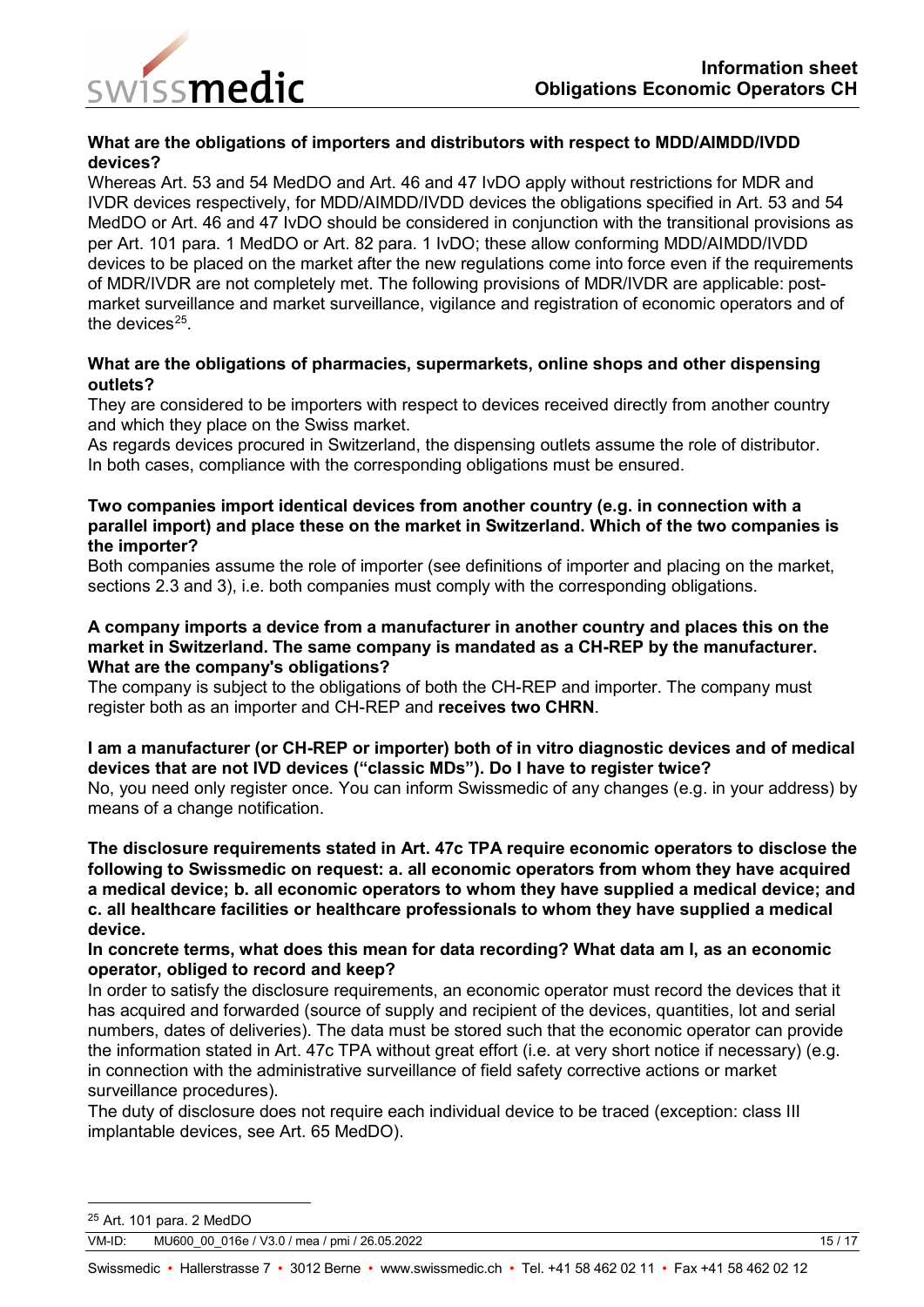

#### **I would like to sell devices as a private person, e.g. via an online platform. What do I need to consider?**

As a private person you are subject to the same obligations as any other importer or distributor.

#### **As a healthcare facility, we dispense to patients devices used for their treatment (e.g. dressing material for changing at home, support stockings, stoma bags). So are we importers / distributors?**

The answer depends on the individual case. If the situation involves putting into service associated with use/treatment (Art. 4 para. 1 let. c MedDO), the obligations for users/final users apply. On the other hand, if a trading activity exists (Art. 4 para. 1 let. i MedDO) and this has no direct relationship with the treatment/use, the obligations of the distributor (or the importer in the case of an import) must be observed. In the case of a direct import from another country associated with direct use in Switzerland, Art. 70 MedDO (or Art. 63 IvDO) should also be observed, and the user assumes responsibility for the conformity of the device.